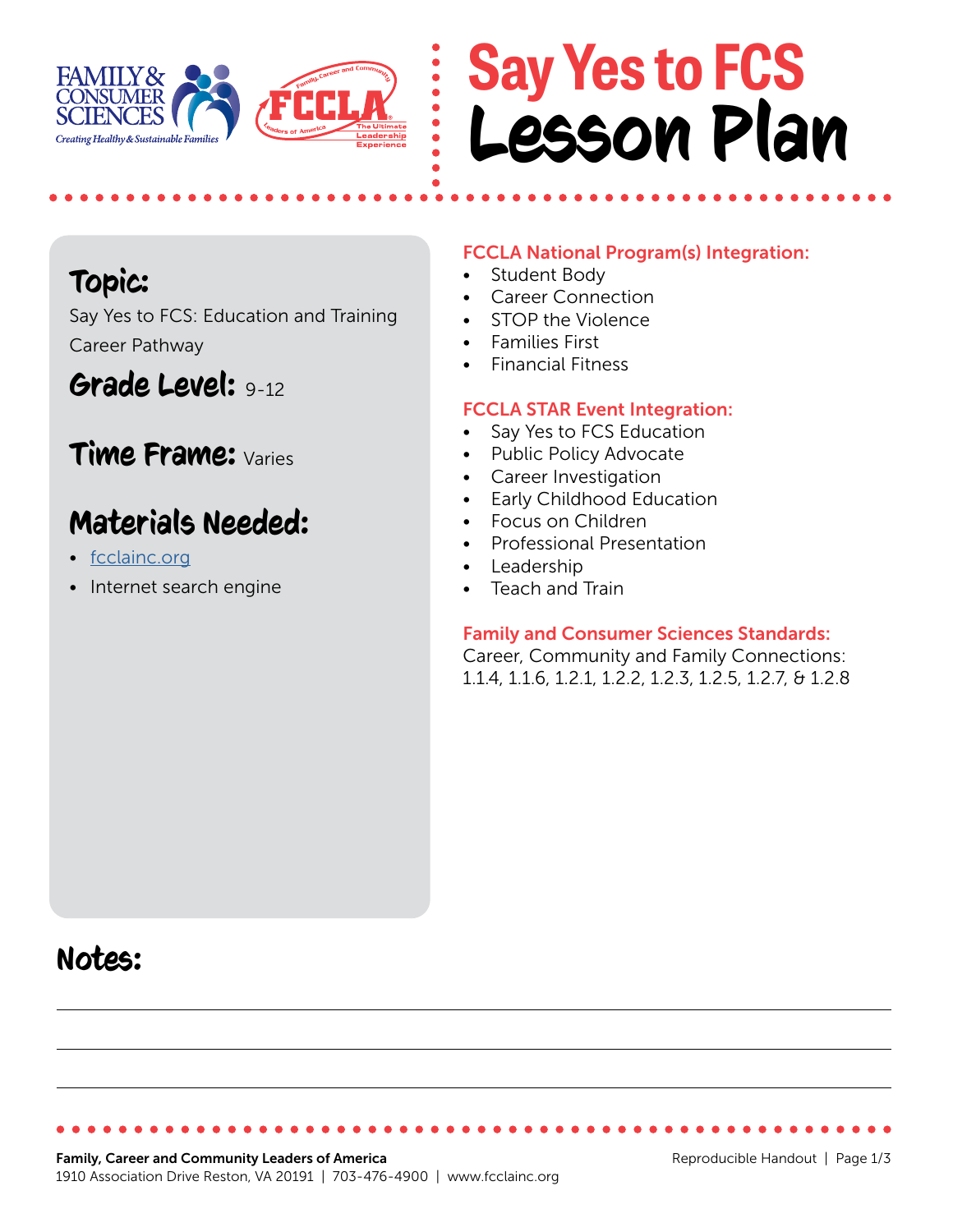# **Say Yes to FCS** Activity 1

### FCS Overview

Timeframe: 30 minutes

### Materials Needed:

- [FCCLA Career Pathways](https://fcclainc.org/engage/career-pathways)
- <https://www.fcsed.net/home>
- FCCLA Competitve Events guide (found in the [FCCLA Portal\)](https://affiliation.registermychapter.com/fccla#)

**Directions:** Start this lesson by going over the FCS Content Areas and Career Pathways. Show the FCS Education video found [here.](https://www.fcsed.net/fcsed/life-is-lab-long) This 3-minute video will provide a valuable overview of FCS. Instruct students to then explore the FCS Career Pathways found [here](https://fcclainc.org/engage/career-pathways).

Show and talk about the [FCCLA National Programs.](https://fcclainc.org/engage/national-programs) Show and talk about the **FCCLA Competitive Events**. More information can be found in the Competitive Events guides in the FCCLA Portal.

Use [this poster](https://fcclainc.org/sites/default/files/CE%20Career%20Pathways%20Poster.pdf) to tie it all together.

Discuss the possible careers students are interested in and how they fit into these pathways.

 $\begin{array}{c} \bullet \\ \bullet \\ \bullet \end{array}$ 

#### Notes: